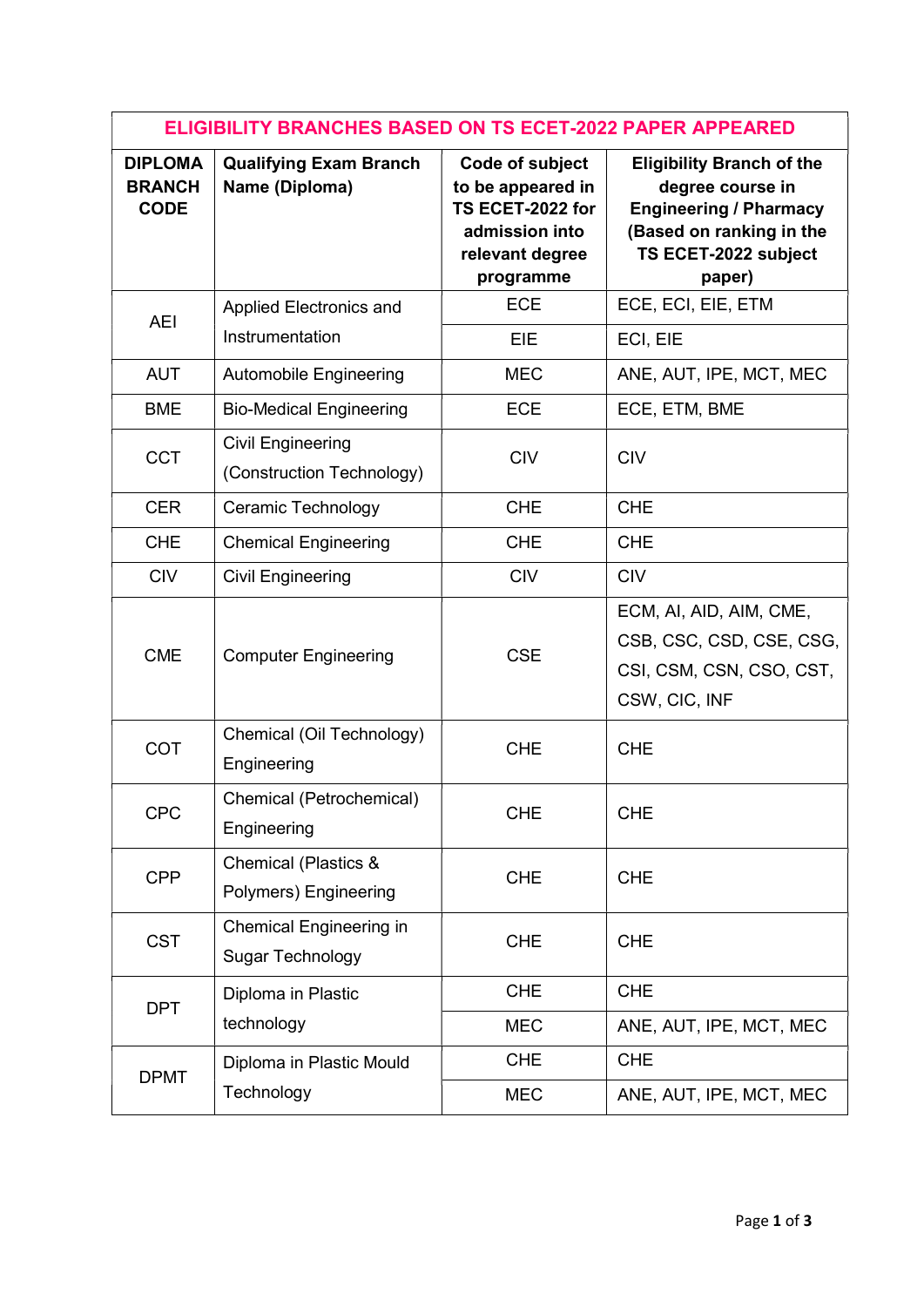|            | Electronics and                                 |            |                          |
|------------|-------------------------------------------------|------------|--------------------------|
| <b>ECE</b> | Communication                                   | <b>ECE</b> | ARB, ECE, ETM            |
|            | Engineering                                     |            |                          |
| <b>ECM</b> | <b>Electronics and Computers</b><br>Engineering | <b>CSE</b> | ECM, AI, AID, AIM, CME,  |
|            |                                                 |            | CSB, CSC, CSD, CSE, CSG, |
|            |                                                 |            | CSI, CSM, CSN, CSO, CST, |
|            |                                                 |            | CSW, CIC, INF            |
| EEE        | <b>Electrical and Electronics</b>               | EEE        | EEE                      |
|            | Engineering                                     |            |                          |
| EIE        | <b>Electronics Instrumentation</b>              | <b>ECE</b> | ECE, ETM, ARB            |
|            | Engineering                                     | EIE        | ECI, EIE, ARB            |
| <b>EMB</b> | Spl. Dip. In Electronics                        | <b>ECE</b> | ECE, ETM                 |
|            | (Embedded Systems)                              |            |                          |
| <b>ETM</b> | <b>Electronics and Telematics</b>               | <b>ECE</b> | ECE, ETM                 |
| <b>FWT</b> | Footwear Technology                             | <b>MEC</b> | ANE, AUT, IPE, MCT, MEC  |
| <b>INE</b> | <b>Industrial Engineering</b>                   | <b>MEC</b> | ANE, AUT, IPE, MCT, MEC  |
| <b>INF</b> | <b>Information Technology</b>                   | <b>CSE</b> | ECM, AI, AID, AIM, CME,  |
|            |                                                 |            | CSB, CSC, CSD, CSE, CSG, |
|            |                                                 |            | CSI, CSM, CSN, CSO, CST, |
|            |                                                 |            | CSW, CIC, INF            |
| <b>IPE</b> | <b>Industrial Production</b>                    | <b>MEC</b> | ANE, AUT, IPE, MCT, MEC  |
|            | Engineering                                     |            |                          |
| <b>JDM</b> | Jewellery Design and                            | <b>MEC</b> | ANE, AUT, IPE, MCT, MEC  |
|            | Manufacturing                                   |            |                          |
| LT.        | Leather Technology                              | <b>CHE</b> | <b>CHE</b>               |
| <b>MEC</b> | <b>Mechanical Engineering</b>                   | <b>MEC</b> | ANE, AUT, IPE, MCT, MEC, |
|            |                                                 |            | <b>ARB</b>               |
| <b>MET</b> | <b>Metallurgical Engineering</b>                | MET        | MMT, MET                 |
| <b>MIN</b> | Mining Engineering                              | <b>MIN</b> | <b>MIN</b>               |
| <b>MSW</b> | Mechanical (Sandwich)                           | <b>MEC</b> | ANE, AUT, IPE, MCT, MEC  |
|            | Engg.                                           |            |                          |
| <b>PHM</b> | Pharmacy                                        | <b>PHM</b> | PHM, PHE                 |
| <b>PKT</b> | Packaging Technology                            | <b>MEC</b> | ANE, AUT, IPE, MCT, MEC  |